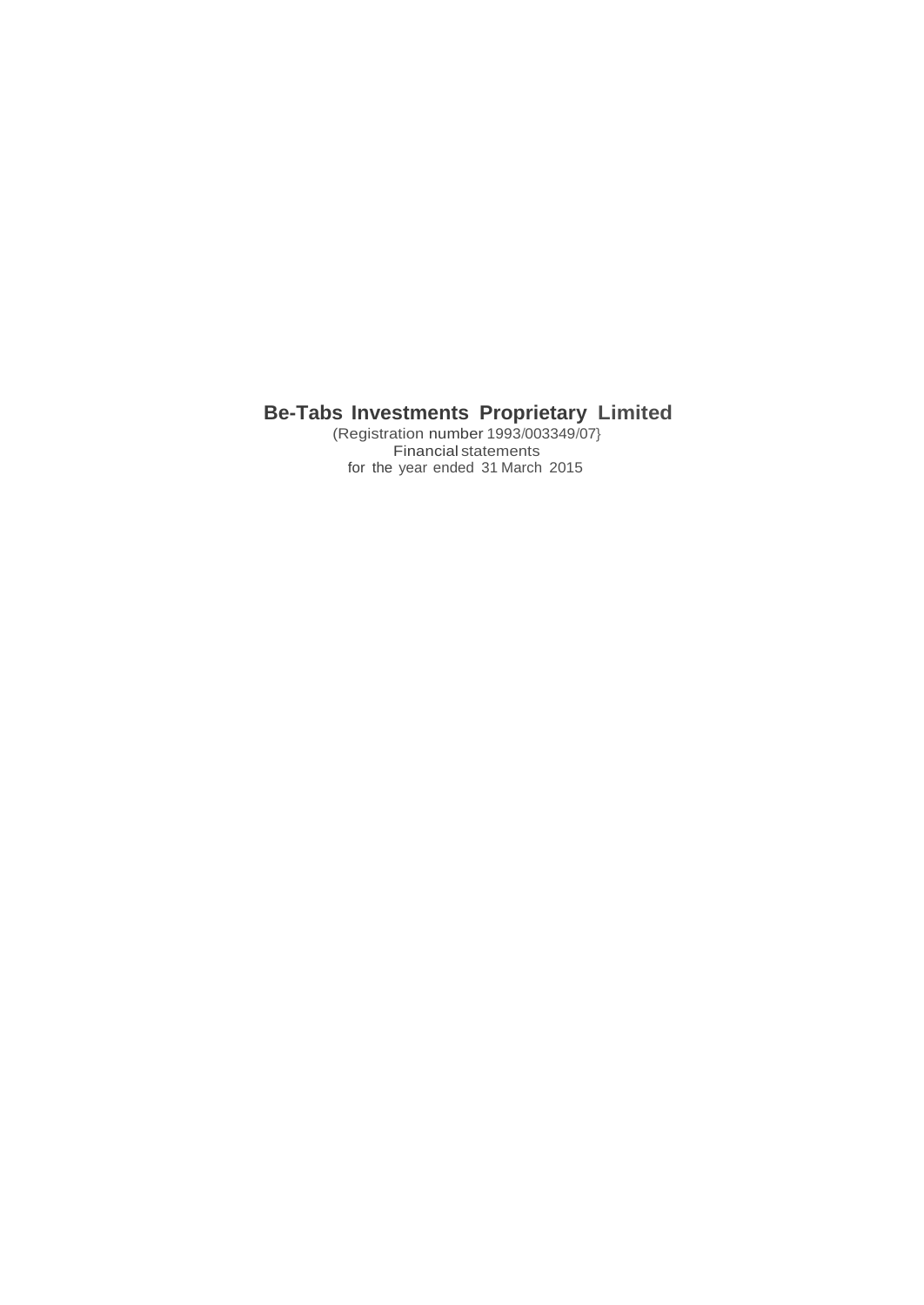(Registration number 1993/003349/07) Financial Statements for the year ended 31 March <sup>2015</sup>

# **General Information**

| Country of incorporation and domicile | South Africa                                                                                                                    |
|---------------------------------------|---------------------------------------------------------------------------------------------------------------------------------|
| <b>Director</b>                       | D Brothers                                                                                                                      |
| Registered office                     | 121 Boshoff Street<br>New Muckleneuk<br>Pretoria<br>0181                                                                        |
| <b>Business address</b>               | 14 Lautre Road<br>Stormill Ext 1<br>Roodepoort<br>1742                                                                          |
| <b>Postaladdress</b>                  | PO Box 43486<br>Industria<br>2042                                                                                               |
| Holding company                       | Ranbaxy Pharmaceuticals Proprietary Limited<br>incorporated in Republic of South Africa                                         |
| Ultimate holding company              | Sun Pharmaceutical Industries Limited<br>incorporated in India                                                                  |
| Auditors                              | PricewaterhouseCoopers Inc.<br>Chartered Accountants (SA)                                                                       |
| Secretary                             | <b>Grant Thornton</b>                                                                                                           |
| Company registration number           | 1993/003349/07                                                                                                                  |
| Level of assurance                    | These financial statements have been audited in compliance with the<br>applicable requirements of the Companies Act 71 of 2008. |
| Preparer                              | The financial statements were independently compiled by:<br>F Cooper<br>Chartered Accountant (SA)                               |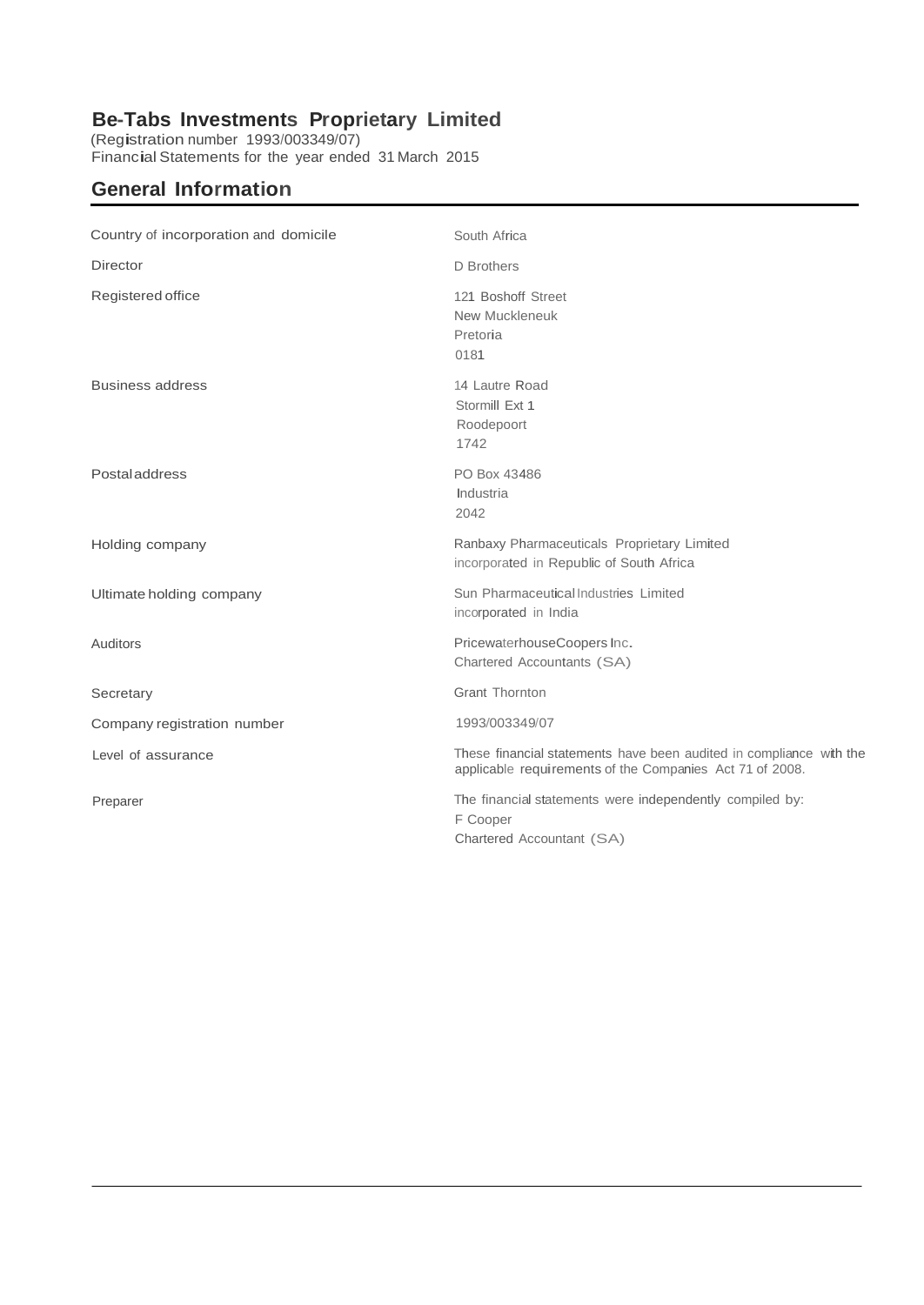(Registration number 1993/003349/07) Financial Statements for the year ended 31 March 2015

### **Index**

The reports and statements set out below comprise the financial statements presented to the shareholder:

| $\blacksquare$ ndex                                        | Page      |
|------------------------------------------------------------|-----------|
| Directors' Responsibilities and Approval                   | 3         |
| Independent Auditor's Report                               | $4 - 5$   |
| Directors' Report                                          | $6 - 7$   |
| Statement of Financial Position                            | 8         |
| Statement of Profit or Loss and Other Comprehensive Income | 9         |
| Statement of Changes in Equity                             | 10        |
| Statement of Cash Flows                                    | 11        |
| <b>Accounting Policies</b>                                 | 12        |
| Notes to the Financial Statements                          | $14 - 20$ |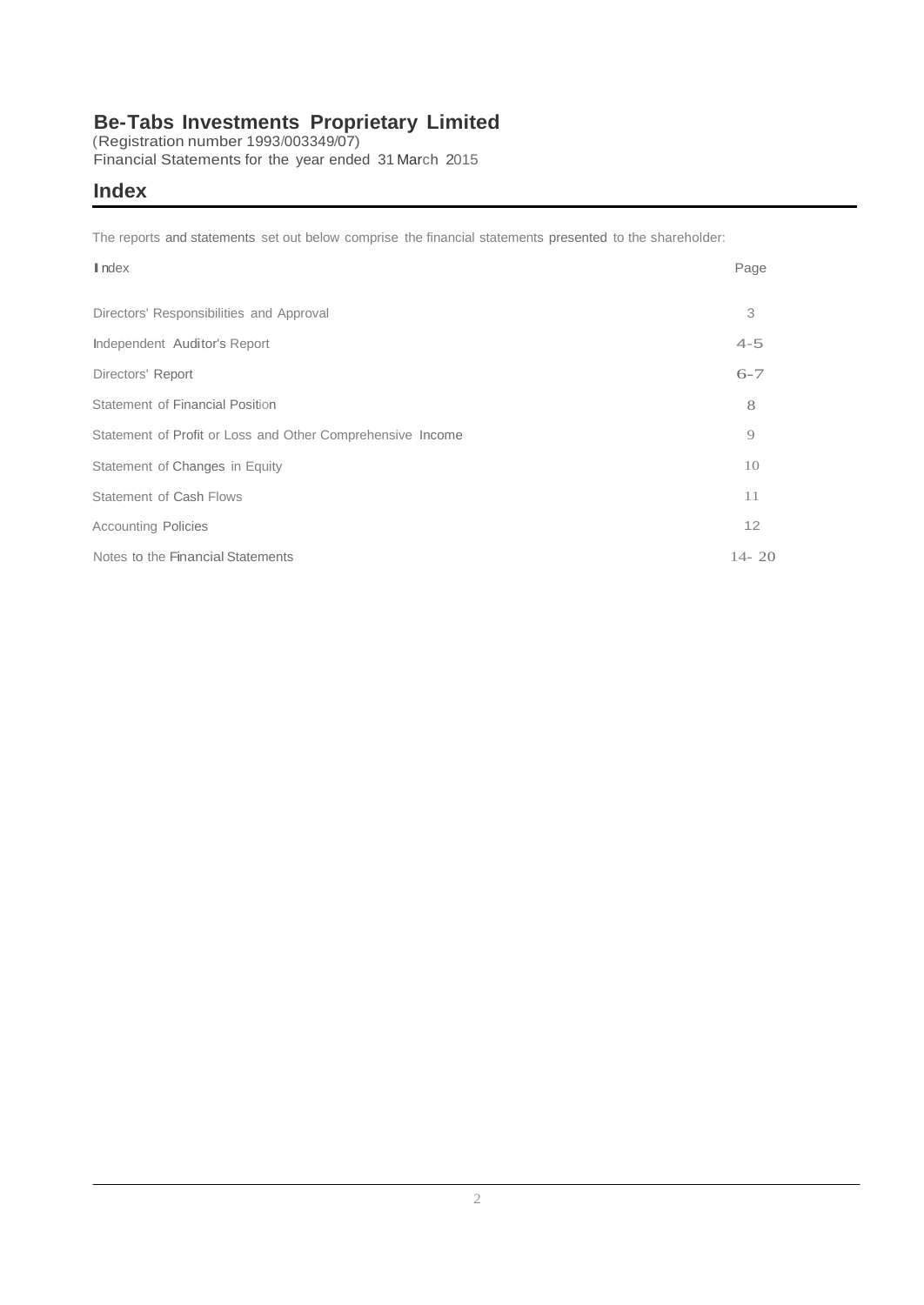{Registration number 1993/003349/07) Financ:al Statements for the year ended 31 March 2015

### Directors' Responsibifities and Approval

The director is required in terms of the Companies Act <sup>71</sup> of <sup>2008</sup> to maintain adequate accounting records and is responsible for the content and integrity of *the* financialstatements and related ftnancialinformation included in this report It Is his responsibility to ensure that the trnanctalstatements fairly present the state of aHairs of the company as at the end of the financial year and the results of its operations and cash flows for the period then ended, in conformity with International Financial Reporting Standards. The external auditors are engaged to express an independent opinion on the financial statements.

---------------

The financialstatements are prepared in accordance with InternationalFinancialReporting Standards and are based upon appropriate accounllng policies consistently applied and supported by reasonable and prudent judgements and estimates.

The director acknowiedges that he is ultimately responsible for the system of Internal financialcontrol established by the company and places considerable Importance on maintaining a strong controlenvironment. To enable the director to meet these responsibilities, the board sets standards for Internalcontrolatmed at reducing the risk of error or loss in <sup>a</sup> cost effective manner. The standards include the proper delegation of responsibllilies within <sup>a</sup> clearly defined framework, effective accounting procedures and adequate segregation of duties to ensure an acceptable level of risk. These controls are monitored throughout the company and all employees are required to maintain the highest ethical standards In ensuring the company's business is conductedm <sup>a</sup> manner that in all reasonable circumstances is above reproach.The focus of risk management in the company is on identifying, assessing, managing *and* monitoring all known forms of risk across the company. Whie operatmg nsk cannot be fully eliminated,the company endeavours to minimise it by ensunng that appropriate infrastructure, controls, systems and ethical behaviour are applied and managed within predetermined procedures and constraints.

The director is of the opinion,based on the information and explanations given by management,that the system of Internal control provides reasonable assurance that the financial records may be relied on for the preparation of the financial statements. However, any system of internal financial controlcan provide only reasonable, and not absolute, assurance against material misstatement or loss.

The externalauditors are responsible for independently auditing and reporting on the company's fmancial statements. The f•nancial statements have been examined by the company's externalauditors and their report is presented on page <sup>s</sup> <sup>4</sup> to 5. The financialstatements set out on pages 6 to 20 were approved by the board on were signed on their behalf by: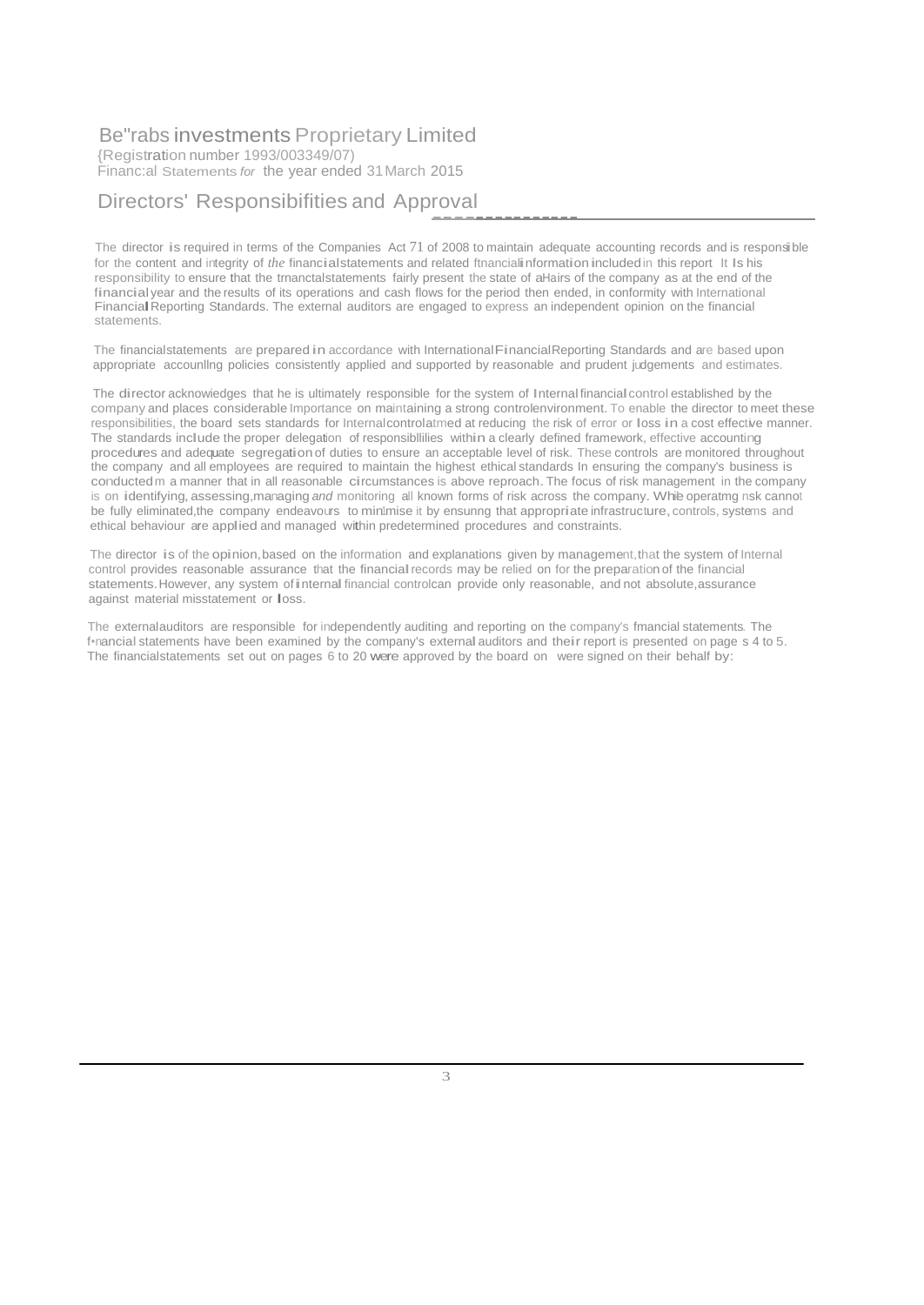

### **INDEPENDENT AUDITOR'S REPORT TO THE SHAREHOLDER OF BE-TABS INVESTMENTS PROPRIETARY LIMITED**

We have audited the financial statements of Be-Tabs Investments Proprietary Limited set out on pages 8 to 20, which comprise the statement of financial position as at 31 March 2015, and the statement of comprehensive income, statement of changes in equity and statement of cash flows for the year then ended, and the notes, comprising a summary of significant accounting policies and other explanatory information.

#### *Directors'Responsibility for the Financial Statements*

The company's directors are responsible for the preparation and fair presentation of these financial statements in accordance with International Financial Reporting Standards and the requirements of the Companies Act of South Africa, and for such internal control as the directors determine is necessary to enable the preparation of financial statements that are free from material misstatement, whether due to fraud or error.

#### *Auditor'sResponsibility*

Our responsibility is to express an opinion on these financial statements based on our audit. We conducted our audit in accordance with International Standards on Auditing. Those standards require that we comply with ethical requirements and plan and perform the audit to obtain reasonable assurance about whether the financial statements are free from material misstatement.

An audit involves performing procedures to obtain audit evidence about the amounts and disclosures in the financial statements. The procedures selected depend on the auditor's judgement, including the assessment of the risks of material misstatement of the financial statements, whether due to fraud or error.

*PricewaterhouseCoopers Inc., 2 Eglin Road, Sunninghil/2157, Private Bag X36, Sunninghill2157,South Africa T: +27(11) 797 4000,F: +27 (JJ)797 sBoo,* \'/WW.pwc.co.za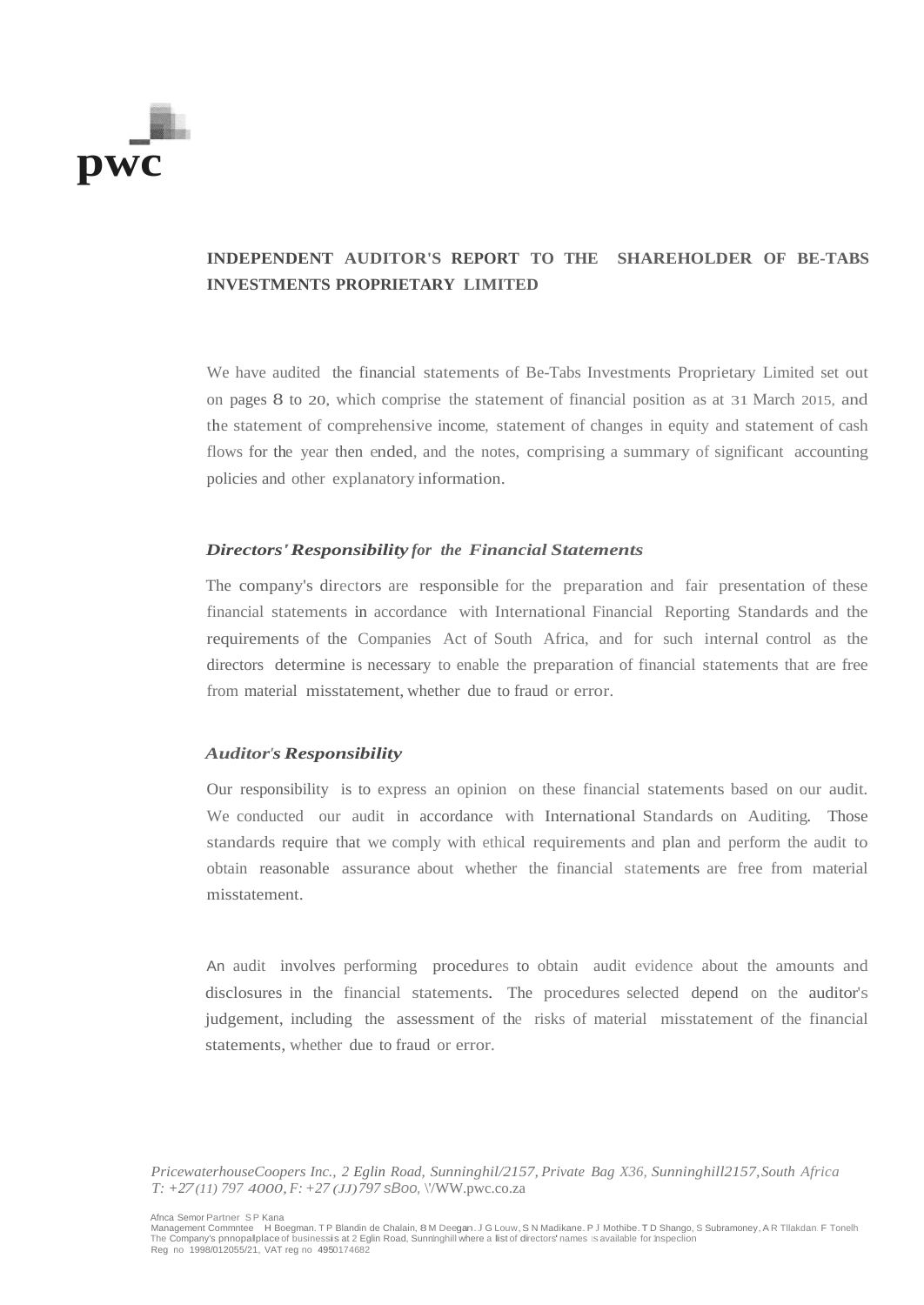

In making those risk assessments, the auditor considers internal control relevant to the entity's preparation and fair presentation of the financial statements in order to design audit procedures that are appropriate in the circumstances, but not for the purpose of expressing an opinion on the effectiveness of the entity's internal control. An audit also includes evaluating the appropriateness of accounting policies used and the reasonableness of accounting estimates made by management, as well as evaluating the overall presentation of the financial statements.

We believe that the audit evidence we have obtained is sufficient and appropriate to provide a basis for our audit opinion.

#### *Opinion*

In our opinion, the financial statements present fairly, in all material respects, the financial position of Be-Tabs Investments Proprietary Limited as at 31 March 2015, and its financial performance and its cash flows for the year then ended in accordance International Financial Reporting Standards and the requirements of the Companies Act of South Africa.

#### *Other reports required by the Companies Act*

As part of our audit of the financial statements for the year ended 31March 2015, we have read the Directors' Report, for the purpose of identifying whether there are material inconsistencies between the Directors' Report and the audited financial statements. This report is the responsibility of the directors. Based on reading the Directors' Report we have not identified material inconsistencies between the report and the audited financial statements. However, we have not audited the Directors' Report and accordingly do not express an opinion thereon.

PricewaterhouseCoopers Inc. Director: Leon de Wet Registered Auditor Sunninghill 5 June 2015

.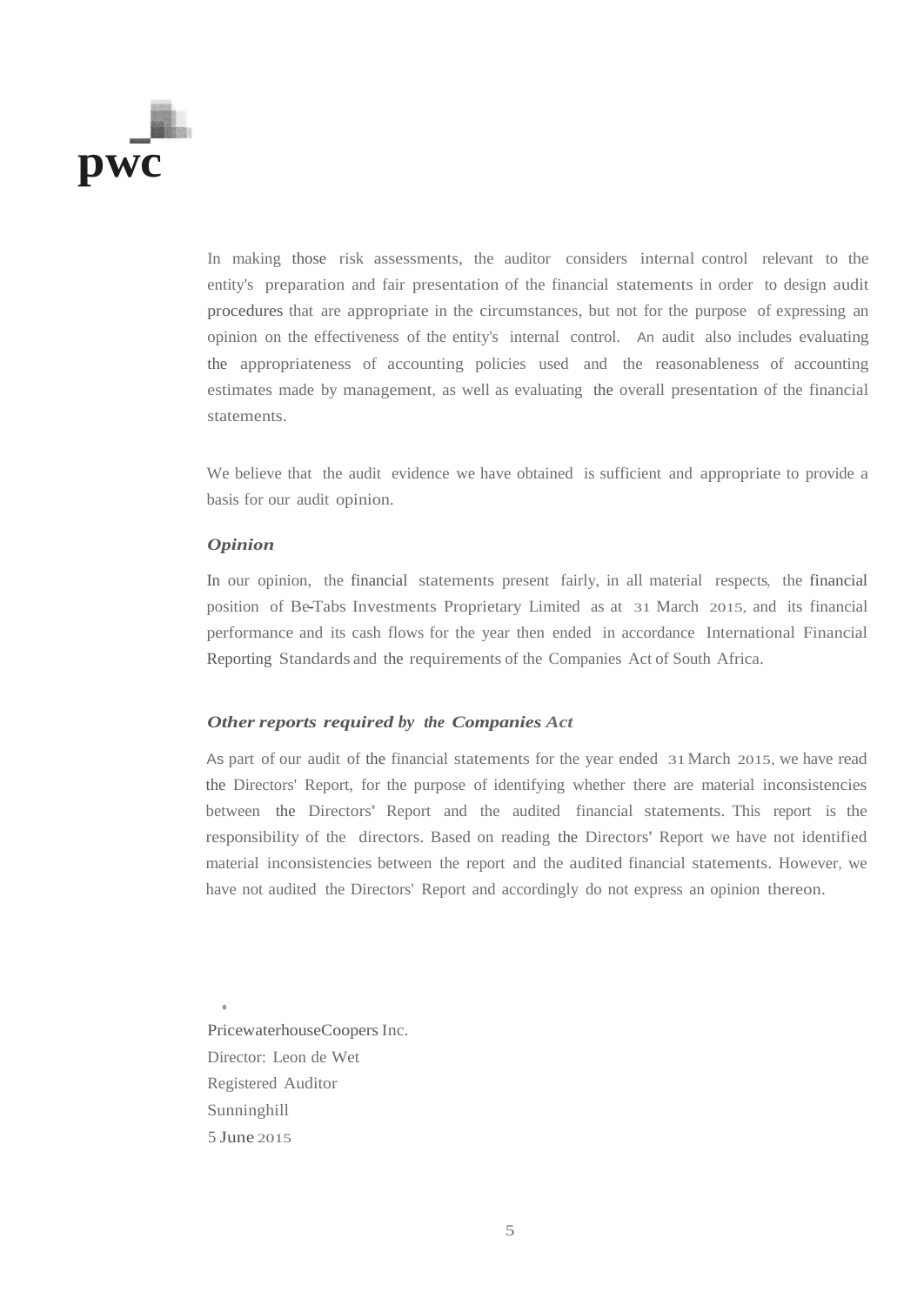**(Registration number 1993/003349/07) Financial Statements for the year ended 31 March 2015**

## **Directors' Report**

The director has pleasure in submitting his report on the financial statements of Be-Tabs Investments Proprietary Limited for the year ended 31 March 2015.

#### **1. Nature of business**

Be-Tabs Investments Proprietary Limited was incorporated in South Africa and is engaged in holding investment property for the purpose of earning rental income. The company operates principally in South Africa.

There have been no material changes to the nature of the company's business from the prior year.

#### **2. Review of financial results and activities**

The financial statements have been prepared in accordance with Int ernational Financial Reporting Standards and the requirements of the Companies Act 71 of 2008. The accounting policies have been applied consistently compared to the prior year.

Full details of the financialposition, results of operations and cash flows of the company are set out in these financial statements.

#### **3. Share capital**

There have been no changes to the authorised or issued share capital during the year under review.

#### **4. Dividends**

Given the current state of the global economic environment, the board believes that it would be more appropriate for the company to conserve cash and maintain adequate debt headroom to ensure that the company is best placed to withstand any prolonged adverse economic conditions. Therefore the board has not declared <sup>a</sup> dividend for the financial year ended <sup>31</sup> March 2015.

#### **5. Directorate**

The director in office at the date of this report are as follows:

| <b>Director</b> | <b>Nationality</b> | Changes                   |
|-----------------|--------------------|---------------------------|
| D Brothers      | South African      |                           |
| A Madan         | Indian             | Resigned 14 November 2014 |

There have been no other changes to the directorate for the year under review.

#### **6. Holding company**

The company's holding company is Ranbaxy Pharmaceuticals Proprietary Limited incorporated in Republic of South Africa.

#### **7. Ultimate holding company**

The company's ultimate holding company is Sun Pharmaceutical Industries Limited which is incorporated in India.

#### **8. Events after the reporting period**

The director is not aware of any material event which occurred after the reporting date and up to the date of this report.

#### **9. Auditors**

PricewaterhouseCoopers Inc. continued in office as auditors for the company for 2015.

#### **10. Secretary**

The company secretary functions are performed by Grant Thornton.

Business address

121 Boshoff Street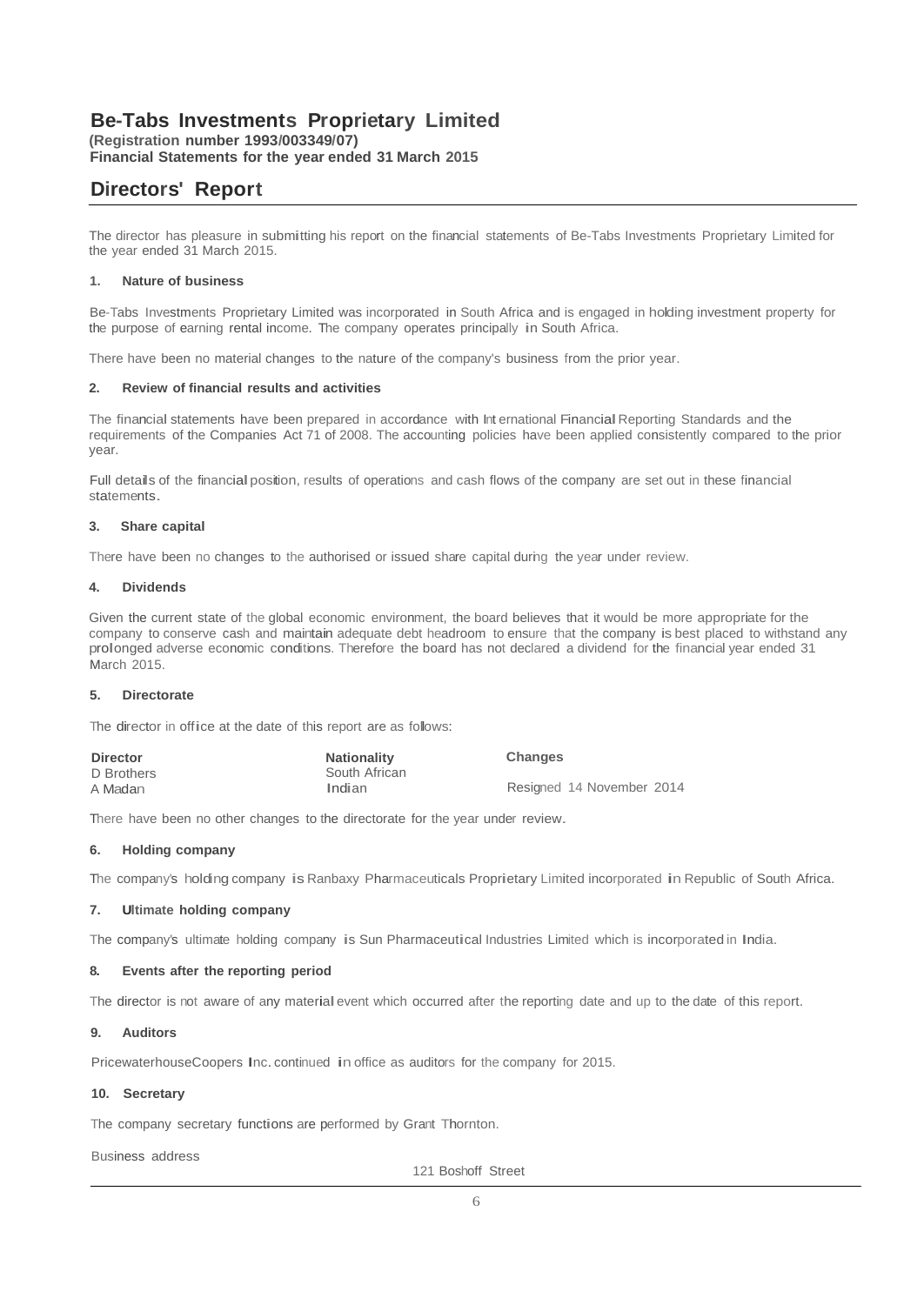**(Registration number 1993/003349/07) Financial Statements for the year ended 31 March 2015**

# **Directors' Report**

New Muckleneuk Pretoria 0181

#### 11. Liquidity and solvency

The direct ors have performed the required liquidity and solvency tests required by the Companies Act of South Africa.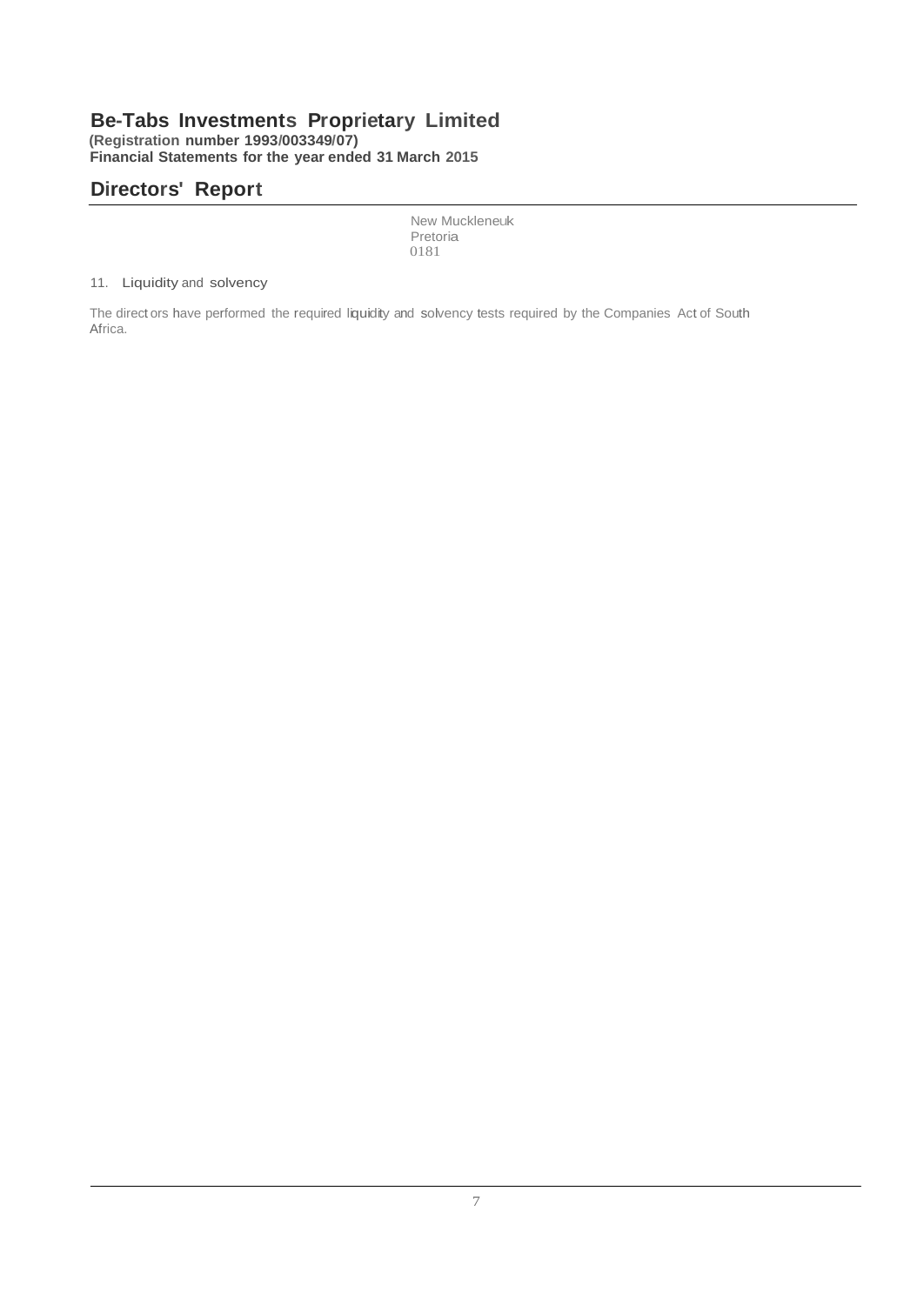(Registration number 1993/003349/07) FinancialStatements for the year ended 31 March 2015

## **Statement of Financial Position as at 31 March 2015**

| Figures in Rand                     | Note(s) | 31 March<br>2015 | 31 March<br>2014 |
|-------------------------------------|---------|------------------|------------------|
| Assets                              |         |                  |                  |
| <b>Current Assets</b>               |         |                  |                  |
| Loans to group companies            | 3       | 3 210 344        | 3 500 712        |
| Trade and other receivables         | 5       | 266 022          | 266 263          |
| Cash and cash equivalents           | 6       | 567 782          | 287514           |
|                                     |         | 4 044 148        | 4 0 54 4 89      |
| Equity and Liabilities              |         |                  |                  |
| Equity                              |         |                  |                  |
| Share capital                       | 7       | 200              | 200              |
| Retained income                     |         | 3 558 073        | 3 5 68 4 14      |
|                                     |         | 3 5 5 8 2 7 3    | 3 568 614        |
| Liabilities                         |         |                  |                  |
| <b>Current Liabilities</b>          |         |                  |                  |
| Trade and other payables            | 9       | 68700            | 68 700           |
| Current tax payable                 |         | 417 175          | 417 175          |
|                                     |         | 485 875          | 485 875          |
| <b>Total Equity and Liabilities</b> |         | 4 044 148        | 4 0 54 4 89      |
|                                     |         |                  |                  |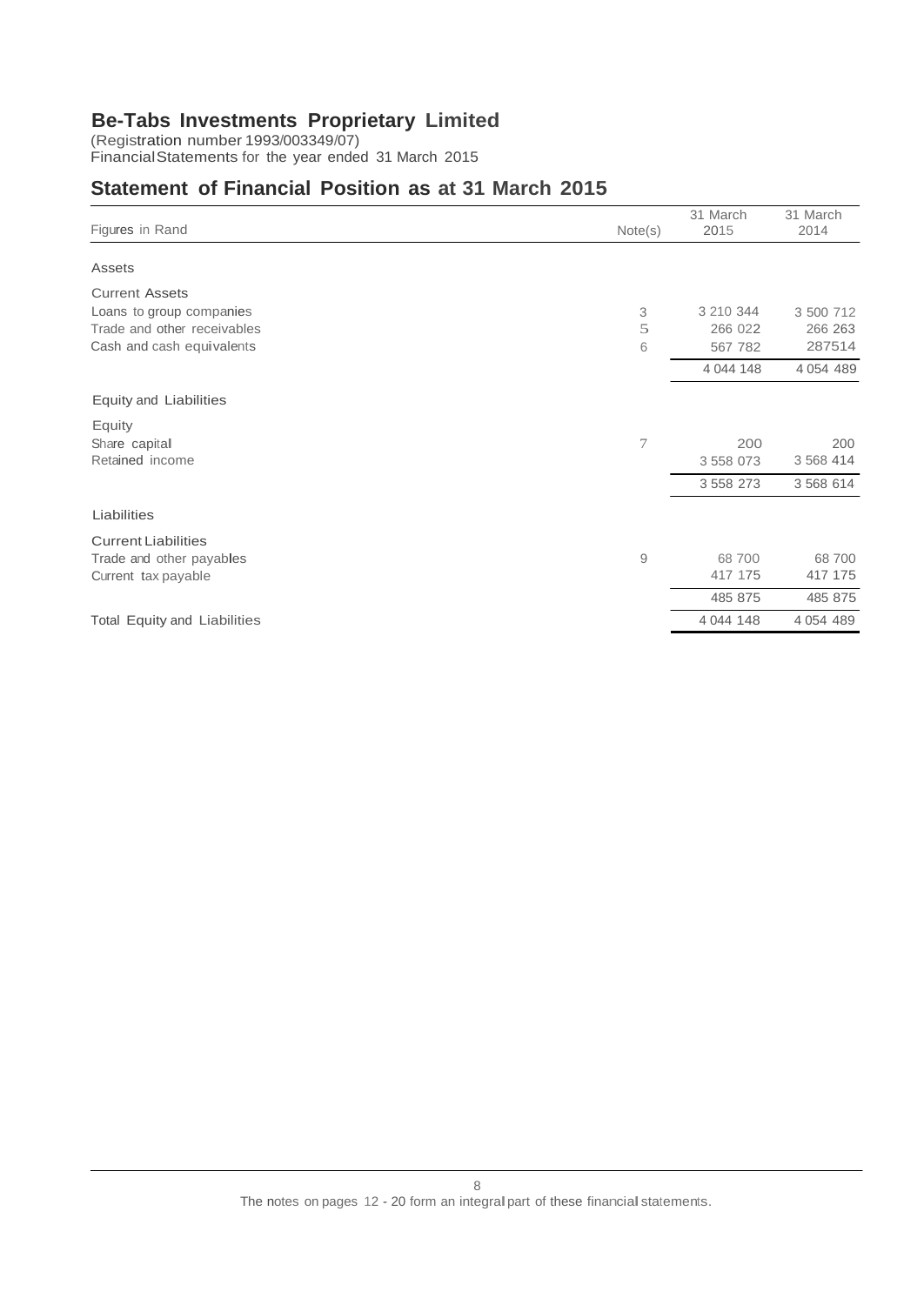(Registration number 1993/003349/07) FinancialStatements for the year ended 31 March 2015

# **Statement of Profit or Loss and Other Comprehensive Income**

| Figures in Rand                                | Note(s) | 12 months<br>ended<br>31 March<br>2015 | 15 months<br>ended<br>31 March<br>2014 |
|------------------------------------------------|---------|----------------------------------------|----------------------------------------|
| Other income<br>Operating expenses             |         | (10728)                                | 1491041<br>(2822)                      |
| Operating (loss) profit                        |         | (10728)                                | 1488219                                |
| Investment revenue                             | 10      | 387                                    | 1692                                   |
| (Loss) profit before taxation                  |         | (10341)                                | 1489 911                               |
| Taxation                                       | 11      |                                        | (417 175)                              |
| (Loss) profit for the year                     |         | (10341)                                | 1072 736                               |
| Other comprehensive income                     |         |                                        |                                        |
| Total comprehensive (loss) income for the year |         | (10341)                                | 1072 736                               |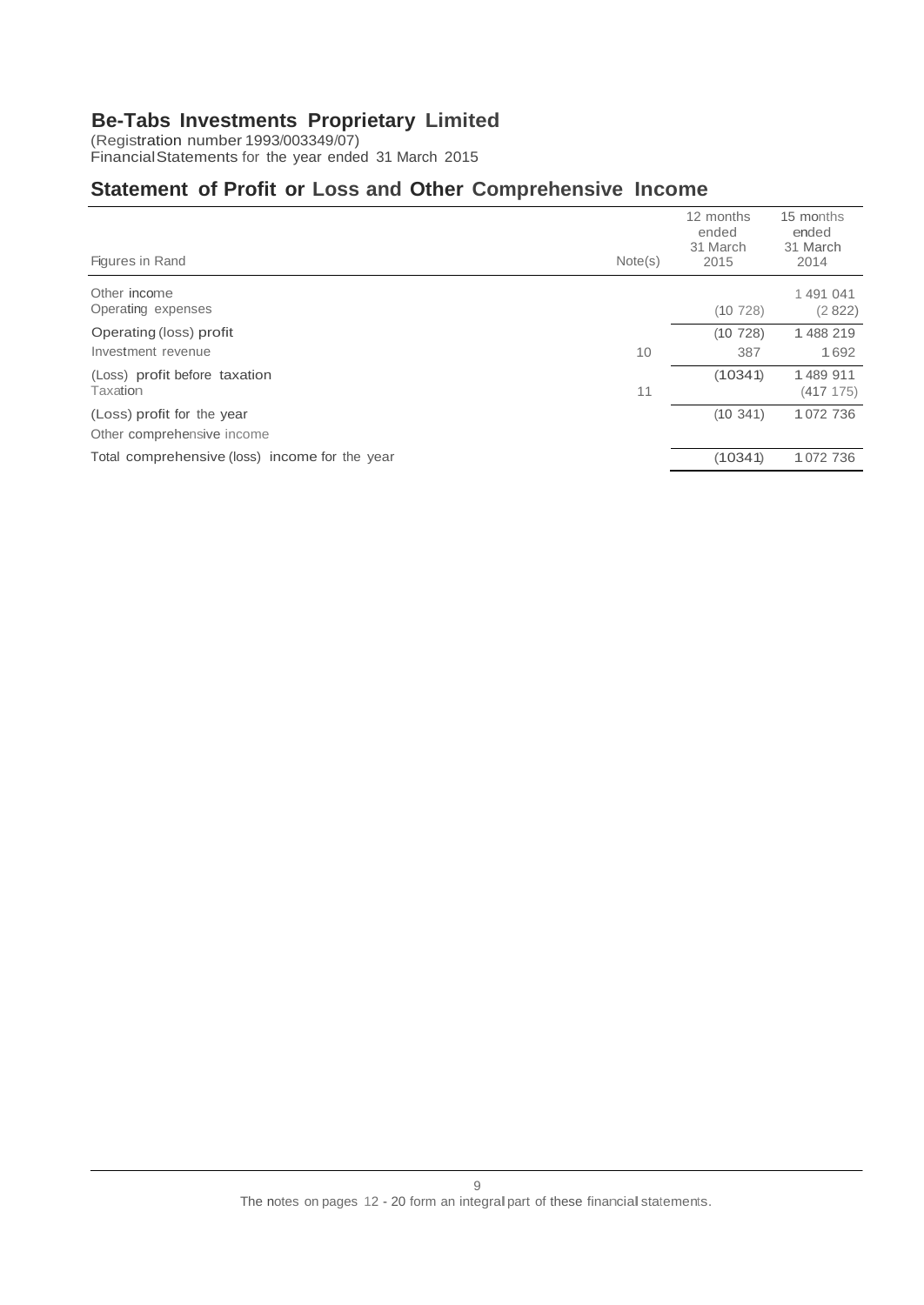(Registration number 1993/003349/07) FinancialStatements for the year ended 31 March 2015

# **Statement of Changes in Equity**

| Figures in Rand                                   | Share capital | Retained<br>income | <b>Total equity</b> |
|---------------------------------------------------|---------------|--------------------|---------------------|
| Balance at 01 January 2013                        | 200           | 2495678            | 2 495 878           |
| Profit for the year<br>Other comprehensive income |               | 1 072 736          | 1 072 736           |
| Total comprehensive income for the year           |               | 1 072 736          | 1072 736            |
| Balanc at 01 April 2014                           | 200           | 3 5 68 4 14        | 3568614             |
| Loss for the year<br>Other comprehensive income   |               | (10, 341)          | (10.341)            |
| Total comprehensive Loss for the year             |               | (10, 341)          | (10341)             |
| Balance at 31 March 2015                          | 200           | 3 558 073          | 3 558 273           |
| Note(s)                                           |               |                    |                     |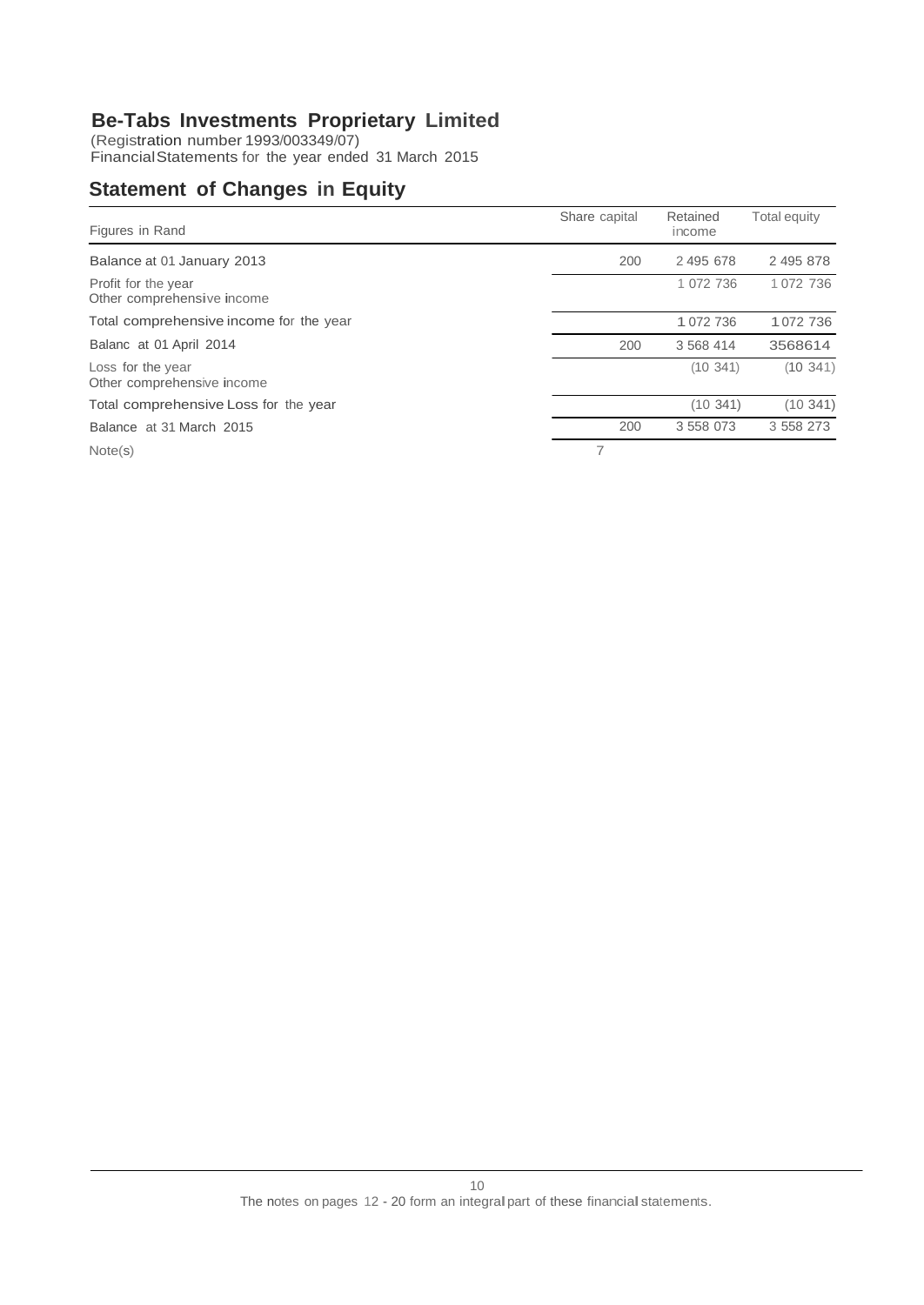(Registration number 1993/003349/07) FinancialStatements for the year ended 31 March 2015

## **Statement of Cash Flows**

| Figures in Rand                            |         | 12 months<br>ended<br>31 March<br>2015 | 15 months<br>ended<br>31 March<br>2014 |
|--------------------------------------------|---------|----------------------------------------|----------------------------------------|
|                                            | Note(s) |                                        |                                        |
| Cash flows from operating activities       |         |                                        |                                        |
| Cash used in operations<br>Interest income | 12      | (10 487)<br>387                        | 1 486 426<br>1 6 9 2                   |
| Net cash from operating activities         |         | (10100)                                | 1 488 118                              |
| Cash flows from investing activities       |         |                                        |                                        |
| Loans advanced to group companies          |         |                                        | $(1\;353\;734)$                        |
| Proceeds from loans from group companies   |         | 290 368                                |                                        |
| Net cash from investing activities         |         | 290 368                                | (1353734)                              |
| Cash flows from financing activities       |         |                                        |                                        |
| Total cash movement for the year           |         | 280 268                                | 134 384                                |
| Cash at the beginning of the year          |         | 287 514                                | 153 130                                |
| Total cash at end of the year              | 6       | 567 782                                | 287 514                                |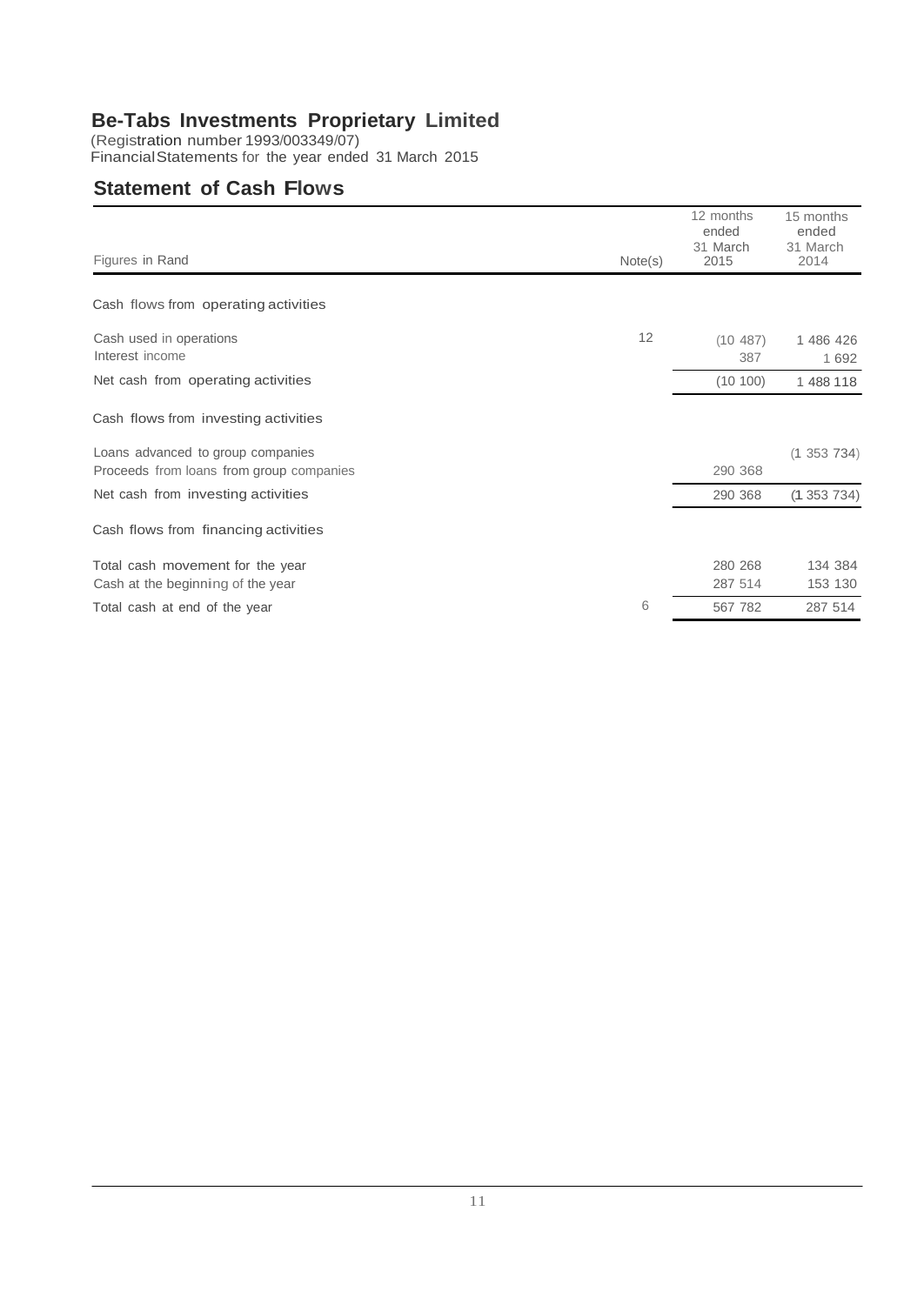(Registration number 1993/003349/07) FinancialStatements for the year ended 31 March 2015

# **Accounting Policies**

#### 1. Presentation of financialstatements

The financial statements have been prepared in accordance with International Financial Reporting Standards, and the Companies Act 71 of 2008. The financial statements have been prepared on the historical cost basis, and incorporate the principal accounting policies set out below. They are presented in South African Rands.

These accounting policies are consistent with the previous period.

#### 1.1 Financial instruments

#### Classification

The company classifies financial assets and financial liabilities into the following categories:

Loans and receivables Financialliabilities measured at amortised cost

#### Initial recognition and measurement

Financial instruments are recognised initially when the company becomes a party to the contractual provisions of the instruments.

The company classifies financial instruments, or their component parts, on initial recognition as a financial asset, a financial liability or an equity instrument in accordance with the substance of the contractual arrangement.

Financial instruments are measured initially at fair value.

#### Derecognition

Financialassets are derecognised when the rights to receive cash flows from the investments have expired or have been transferred and the company has transferred substantially all risks and rewards of ownership.

#### Impairment of financialassets

At each reporting date the company assesses all financial assets, other than those at fair value through profit or loss,to determine whether there is objective evidence that <sup>a</sup> financial asset or group of financialassets has been impaired.

For amounts due to the company, significant financial difficulties of the debtor, probability that the debtor will enter bankruptcy and default of payments are all considered indicators of impairment.

Impairment losses are recognised in profit or loss.

Impairment losses are reversed when an increase in the financial asset's recoverable amount can be related objectively to an event occurring after the impairment was recognised, subject to the restriction that the carrying amount of the financial asset at the date that the impairment is reversed shall not exceed what the carrying amount would have been had the impairment not been recognised.

Reversals of impairment losses are recognised in profit or loss except for equity investments classified as available-for-sale.

Where financial assets are impaired through use of an allowance account, the amount of the loss is recognised in profit or loss within operating expenses. When such assets are written off, the write off is made against the relevant allowance account. Subsequent recoveries of amounts previously written off are credited against operating expenses.

#### Loans to (from) group companies

These include loans to and from holding companies, fellow subsidiaries, subsidiaries, joint ventures and associates and are recognised initially at fair value plus direct transaction costs.

Loans to group companies are classified as loans and receivables.

Loans from group companies are classified as financial liabilities measured at amortised cost.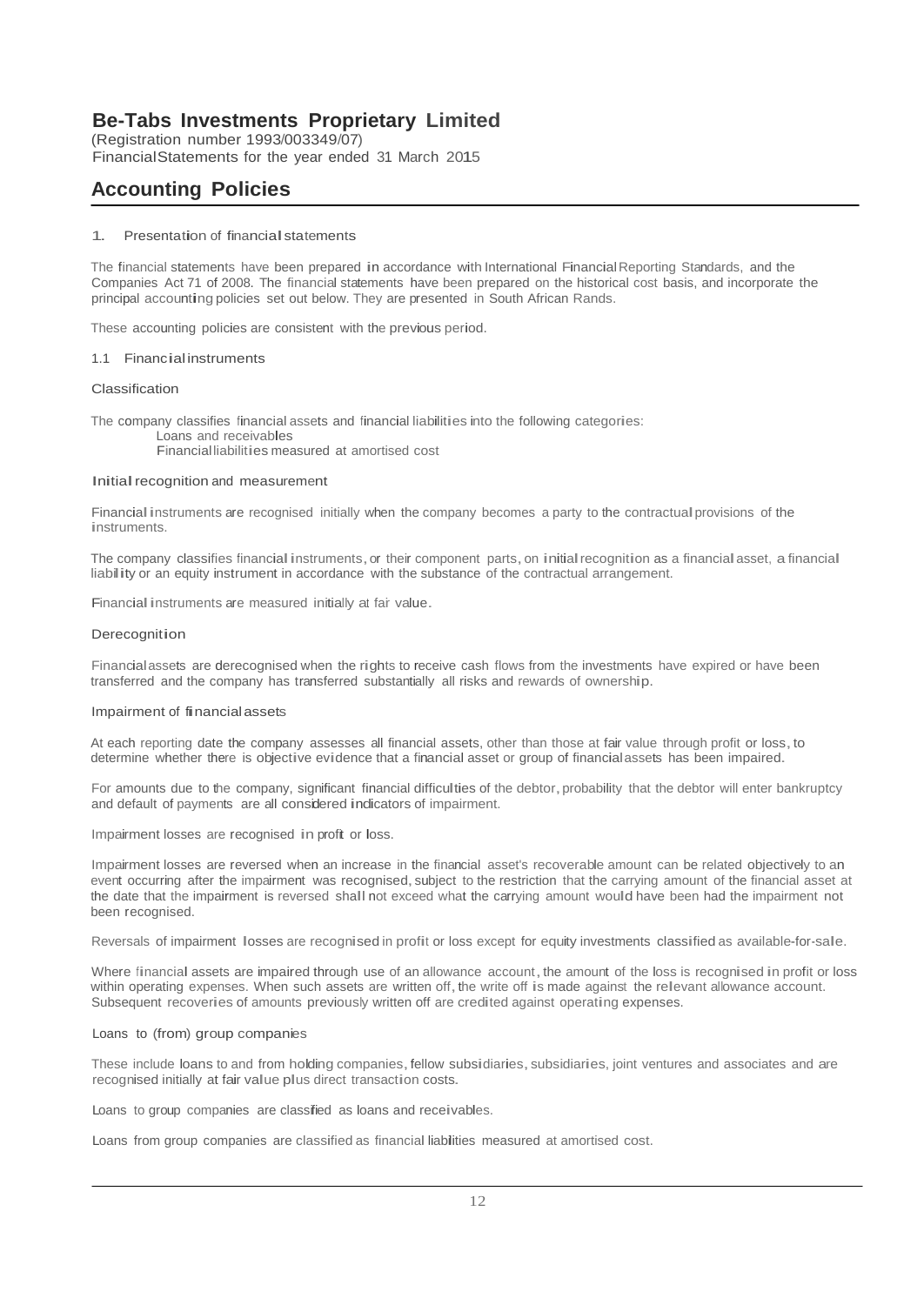(Registration number 1993/003349/07) FinancialStatements for the year ended 31 March 2015

# **Accounting Policies**

#### 1.1 Financialinstruments (continued)

#### Trade and other receivables

Trade receivables are measured at initialrecognition at fair value, and are subsequently measured at amortised cost using the effective interest rate method.

#### Trade and other payables

Trade payables are initially measured at fair value, and are subsequently measured at amortised cost, using the effective interest rate method.

#### Cash and cash equivalents

Cash and cash equivalents comprise cash on hand.

1.2 Tax

#### Current tax assets and liabilities

Current tax for current and prior periods is, to the extent unpaid, recognised as a liability. If the amount already paid in respect *of* current and prior periods exceeds the amount due for those periods, the excess is recognised as an asset.

Current tax liabilities (assets) for the current and prior periods are measured at the amount expected to be paid to (recovered from) the tax authorities. using the tax rates (and tax laws) that have been enacted or substantively enacted by the end of the reporting period.

#### Tax expenses

Current and deferred taxes are recognised as income or an expense and included in profit or loss for the period,except to the extent that the tax arises from:

a transaction or event which is recognised, in the same or a different period, to other comprehensive income, or a business combination.

Current tax and deferred taxes are charged or credited to other comprehensive income if the tax relates to items that are credited or charged, in the same or a different period, to other comprehensive income.

Current tax and deferred taxes are charged or credited directly to equity if the tax relates to items that are credited or charged, in the same or <sup>a</sup> different period, directly in equity.

1.3 Share capital and equity

An equity instrument is any contract that evidences a residual interest in the assets of an entity after deducting all of its liabilities.

Ordinary shares are classified as equity.

#### 1.4 Revenue

Interest is recognised, in profit or loss, using the effective interest rate method.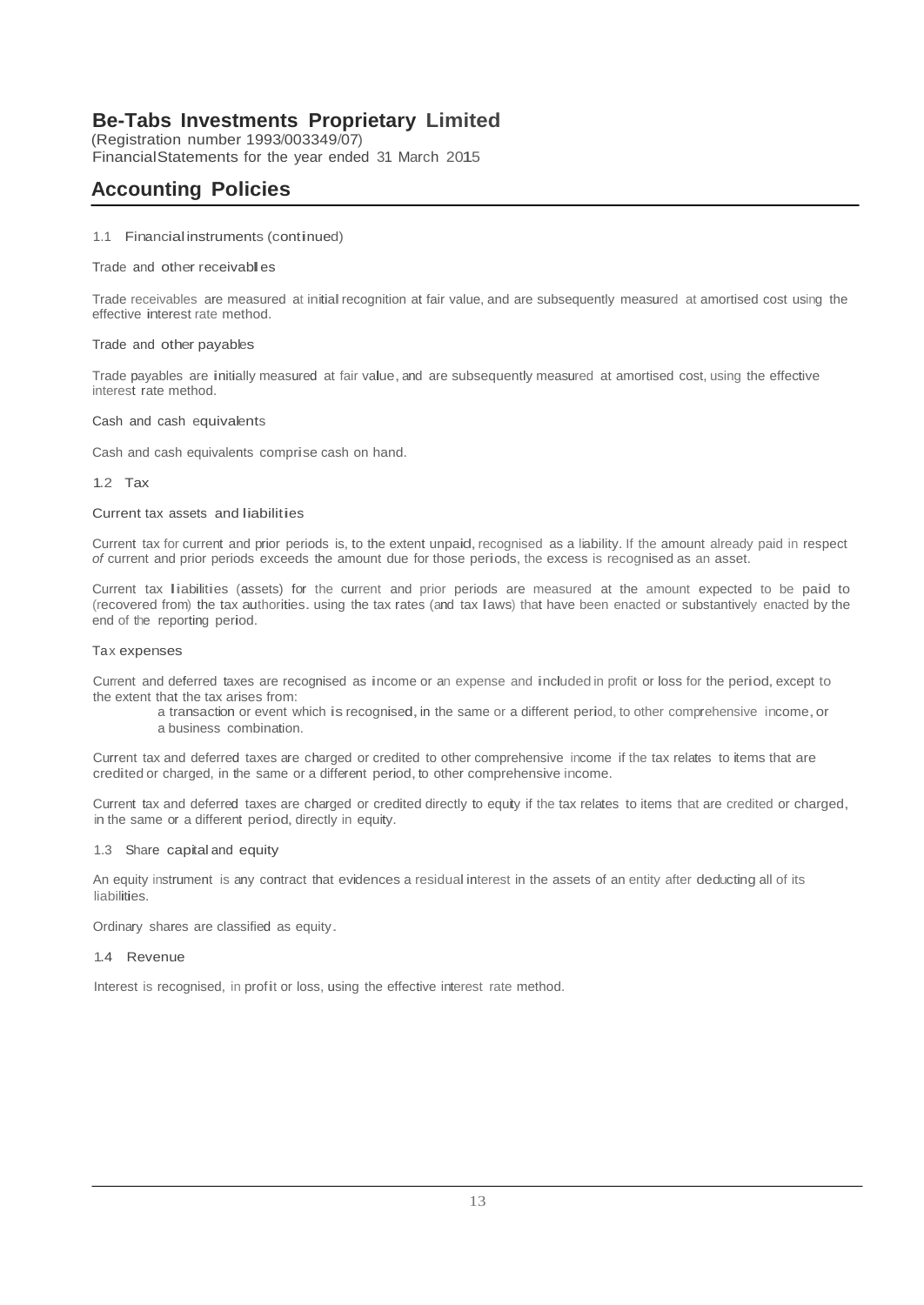**(Registration number 1993/003349/07) FinancialStatements for the year ended <sup>31</sup> March <sup>2015</sup>**

## **Notes to the Financial Statements**

#### **2. New Standards and Interpretations**

#### **2.1 Standards and interpretations effective and adopted in the current year**

In the current year, the company has adopted the following standards and interpretations that are effective for the current financial year and that are relevant to its operations:

#### **Amendments to lAS** 36: **Recoverable Amount Disclosures for Non-Financial Assets**

The amendment to lAS 36 Impairment of Assets now require:

Disclosures to be made of all assets which have been impaired, as opposed to only material impairments, The disclosure of each impaired asset's recoverable amount, and

Certain disclosures for impaired assets whose recoverable amount is fair value less costs to sell in line with the requirements of IFRS <sup>13</sup> Fair Value Measurement.

The effective date of the amendment is for years beginning *on* or after 01 January 2014.

The company has adopted the amendment for the first time in the 2015 financial statements.

The impact of the amendment is not material.

#### **IFRIC 21 Levies**

The interpretation provides guidance on accounting for levies payable to government. It specifies that the obligating event giving rise to <sup>a</sup> liability to pay <sup>a</sup> levy is the activity that triggers the payment of the levy, as identified by the legislation.A constructive obligation for levies that will be triggered by operating **in** future is not raised by virtue of the entity being economically compelled to operate in future or for being <sup>a</sup> going concern. Furthermore, if the obligating event occurs over <sup>a</sup> period of time, then the liability is recognised progressively. An asset is recognised if an entity has prepaid <sup>a</sup> levy before the obligating event. This accounting also applies to interim reporting.

The effective date of the interpretation is for years beginning on or after <sup>01</sup> January 2014.

The company has adopted the interpretation for the first time in the 2015 financial statements.

The impact of the interpretation is not material.

#### **Amendments to IFRS 10, IFRS 12 and lAS 27: Investment Entities**

The amendments define an investment entity and introduce an exception to consolidating particular subsidiaries for investment entities. These amendments require an investment entity to measure those subsidiaries at fair value through profit or loss in accordance with IFRS 9 Financial Instruments in its consolidated and separate financial statements. The amendments also introduce new disclosure requirements for investment entities in IFRS 12 and lAS 27.

The effective date of the amendments is for years beginning on or after 01 January 2014.

The company has adopted the amendments for the first time in the 2015 financialstatements.

The impact of the amendment is not material.

#### 2.2 **Standards and interpretations not yet effective**

The company has chosen not to early adopt the following standards and interpretations,which have been published and are mandatory for the company's accounting periods beginning on or after 01 April 2015 or later periods:

#### **Amendment to lAS 16:Property, Plant and Equipment: Annual improvements project**

The amendment adjusts the option to proportionately restate accumulated depreciation when an item of property, plant and equipment is revalued. Instead, the gross carrying amount is to be adjusted in <sup>a</sup> manner consistent with the revaluation of the carrying amount. The accumulated depreciation is then adjusted as the difference between the gross and net carrying amount.

The effective date of the amendment is for years beginning on or after <sup>01</sup> July 2014.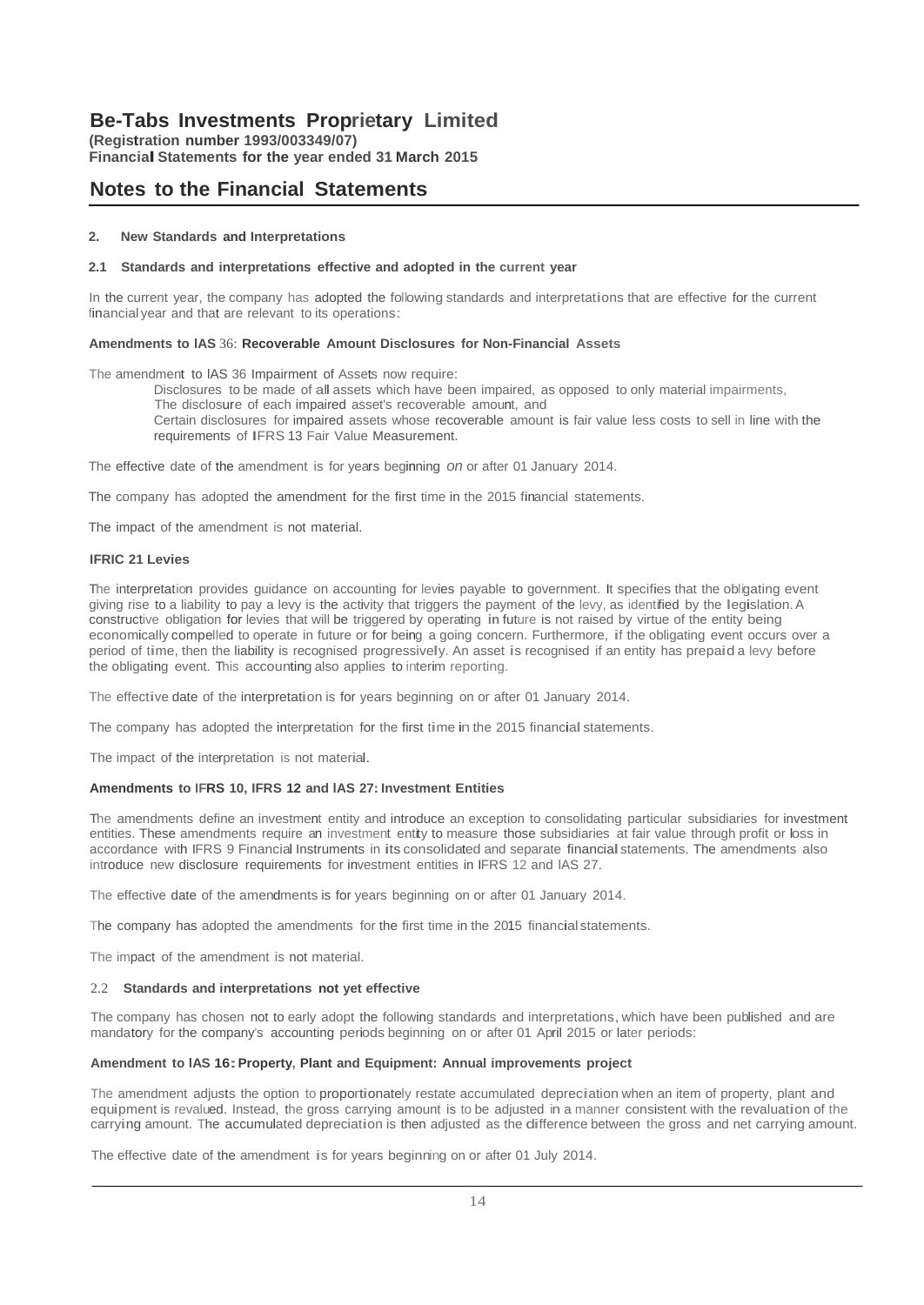**(Registration number 1993/003349/07) FinancialStatements for the year ended <sup>31</sup> March <sup>2015</sup>**

### **Notes to the Financial Statements**

#### **2. New Standards and Interpretations (continued)**

The company expects to adopt the amendment for the first time in the 2016 financial statements.

It is unlkely that the amendment will have a material impact on the company's financial statements.

#### **Amendment to lAS 24: Related Party Disclosures: Annual improvements project**

The definition of <sup>a</sup> related party has been amended to include an entity, or any member of <sup>a</sup> group of which it is <sup>a</sup> part, which provides key management personnel services to the reporting entity or to the parent of the reporting entity ("management entity").Disclosure is required of payments made to the management entity for these services but not of payments made by the management entity to its directors or employees.

The effective date of the amendment is for years beginning on or after 01 July 2014.

The company expects to adopt the amendment for the first time in the 2016 financial statements.

It is unlkely that the amendment will have a material impact on the company's financial statements.

#### **Amendment to IFRS 13: Fair Value Measurement: Annual improvements project**

The amendment clarifies that references to financial assets and financialliabilities in paragraphs 48-51 and 53-56 should be read as applying to all contracts within the scope of, and accounted for in accordance with, IAS 39 or IFRS 9, regardless of whether they meet the definitions of financial assets or financial liabilities in IAS 32 Financial Instruments: Presentation.

The effective date of the amendment is for years beginning on or after <sup>01</sup> July 2014.

The company expects to adopt the amendment for the first time in the 2016 financial statements.

It is unlikely that the amendment will have <sup>a</sup> material impact on the company's financial statements.

#### **Amendment to lAS 40: Investment Property: Annual improvements project**

The amendment requires an entity to determine whether the acquisition of investment property is the acquisition of an asset or a business combination, in which case the provisions of IFRS 3 Business Combinations applies.

The effective date of the amendment is for years beginning on or after 01 July 2014.

The company expects to adopt the amendment for the first time in the 2016 financial statements.

It is unlikely that the amendment will have a material impact on the company's financial statements.

#### 2.3 **Standards and interpretations not yet effective or relevant**

The following standards and interpretations have been published and are mandatory for the company's accounting periods beginning on or after <sup>01</sup> April <sup>2015</sup> or later periods but are not relevant to its operations:

#### **IFRS 9 Financial Instruments**

This new standard is the result of <sup>a</sup> three phase project to replace lAS <sup>39</sup> Financial Instruments: Recognition and Measurement. To date, the standard includes chapters for classification, measurement and derecognition of financial assets and liabilities as well as new hedging requirements. The following are main changes from lAS 39:

Financial assets will be categorised as those subsequently measured at fair value or at amortised cost.

Financial assets at amortised cost are those financialassets where the business model for managing the assets is to hold the assets to collect contractual cash flows (where the contractual cash flows represent payments of principal and interest only). All other financialassets are to be subsequently measured at fair value.

For hybrid contracts, where the host contract is an asset within the scope of IFRS 9, then the whole instrument is classified in accordance with IFRS 9, without separation of the embedded derivative.In other circumstances, the provisions of lAS <sup>39</sup> still apply.

Voluntary reclassification of financial assets is prohibited. Financialassets shall be reclassified if the company changes its business model for the management of financial assets. In such circumstances,reclassification takes place prospectively from the beginning of the first reporting period after the date of change of the business model.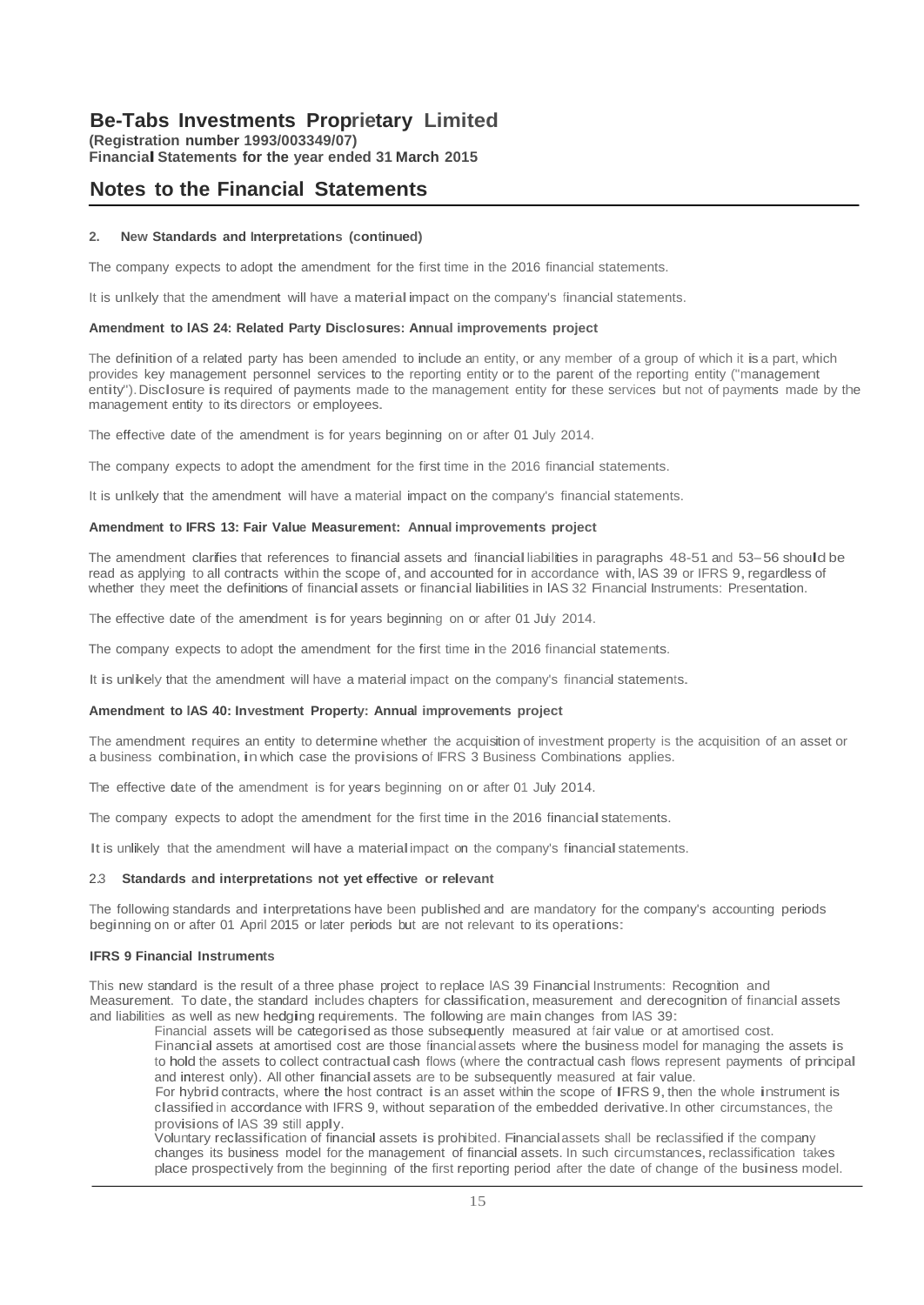(Registration number 1993/003349/07} FinancialStatements for the year ended <sup>31</sup> March <sup>2015</sup>

# **Notes to the Financial Statements**

#### 2. New Standards and Interpretations (continued)

• Investments <sup>m</sup> equity instruments may be measured at fair value through other comprehensive income.When such an election is made, it may not subsequently be revoked, and gains or losses accumulated in equity are not recycled to profit or loss on derecognition of the investment. The election may be made per individual investment. IFRS <sup>9</sup> does not allow *tor* investments in equity instruments to be measured at cost.

The classification categories *tor* financial liabilities remains unchanged. However, where <sup>a</sup> financialliability is designated as at fair value through profit or loss, the change in fair value attributable to changes in the liabilities credit risk shall be presented in other comprehensive income.This excludes situations where such presentation will create or enlarge an accounting mismatch, in which case, the full fair value adjustment shall be recognised in profit or loss.

The new hedging provisions align hedge accounting more closely with the actual risk management approach. Certain non-derivative financial instruments are now allowed as hedging instruments.

Additional exposures are allowed as hedged items. These exposures include risk components of non-financial items, net positions and layer components of items,aggregated exposures combining derivative and non-derivative exposures and equity instruments at fair value through other comprehensive income.

The hedge effectiveness criteria have been amended,including the removal of the 80%·125% "bright line test" to qualify for hedge accounting.

The concept of rebalancing has been introduced when the hedging relationship is ineffective because the hedge ratio is no longer appropriate. When rebalancing is required, and provided the risk management objective remains the same, the hedge ratio is adjusted rather thandiscontinuing the hedging relationship. Additionaldisclosure requirements have been introduced for hedging.

The effective date has not yet been established as the project is currently incomplete.The IASB has communicated that the effective date will not be before years beginning on or after 01 January 2018. IFRS 9 may be early adopted.If IFRS 9 is early adopted, the new hedging requirements may be excluded until the effective date.

The company does not envisage the adoption of the standard until such time as it becomes applicable to the company's operations.

It is unlikely that the standard will have a material impact on the company's financial statements.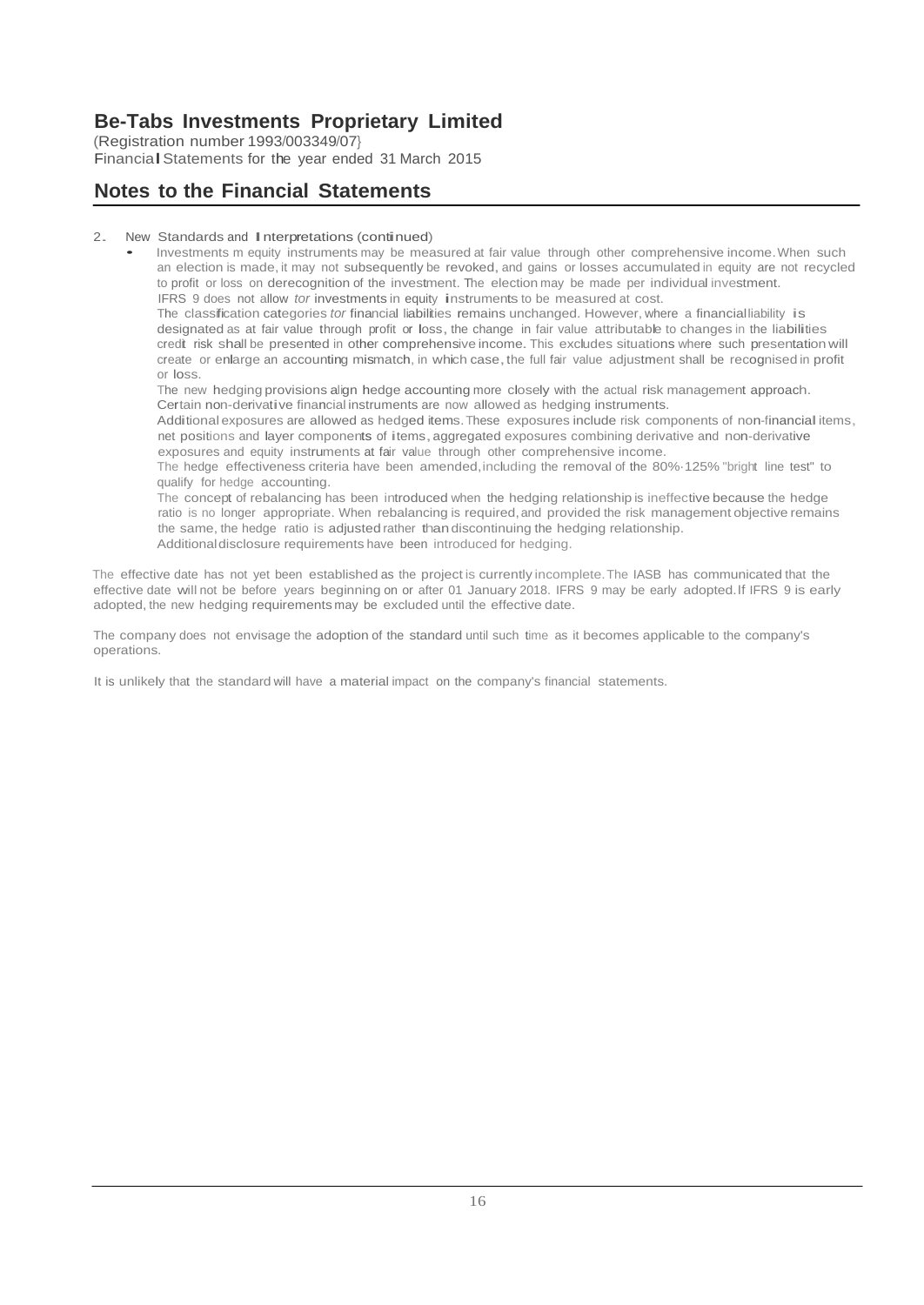(Registration number 1993/003349/07} FinancialStatements for the year ended <sup>31</sup> March <sup>2015</sup>

### **Notes to the Financial Statements**

| Figures in Rand                             | 2015      | 2014      |
|---------------------------------------------|-----------|-----------|
| loans to (from) group companies<br>3.       |           |           |
| Holding company                             |           |           |
| Ranbaxy Pharmaceuticals Proprietary Limited | 3 210 344 | 3 500 712 |
|                                             |           |           |

The loan is unsecured and interest free.

### 4. Financial assets by category

Financial assets are not measured at fair value, the carrying value approximates fair value. All fair value measurement are recurring fair value measurements.

The accounting policies for financial instruments have been applied to the line items below:

2015

|                                                       | Loans and                           | Tota <sub>II</sub>   |
|-------------------------------------------------------|-------------------------------------|----------------------|
| Loans to group companies<br>Cash and cash equivalents | receivables<br>3 210 344<br>567 782 | 3 210 344<br>567 782 |
|                                                       | 3778126                             | 3778 126             |
| 2014                                                  |                                     |                      |
| Loans to group companies                              | Loans and<br>receivables<br>3500712 | Total<br>3 500 712   |
| Cash and cash equivalents                             | 287 514                             | 287 514              |
|                                                       | 3788 226                            | 3788 226             |
| Trade and other receivables<br>5.                     |                                     |                      |
| Deposits<br><b>VAT</b>                                | 59 216<br>206 806                   | 59 216<br>207 047    |
|                                                       | 266 022                             | 266 263              |
| Cash and cash equivalents<br>6.                       |                                     |                      |
| Cash and cash equivalents consist of:                 |                                     |                      |
| <b>Bank balances</b>                                  | 567 782                             | 287 514              |
| Share capital<br>7.                                   |                                     |                      |
| Authorised<br>1000 Ordinary shares of R1 each         | 1 000                               | 1 0 0 0              |
| <b>Issued</b><br>200 Ordinary shares of R1 each       | 200                                 | 200                  |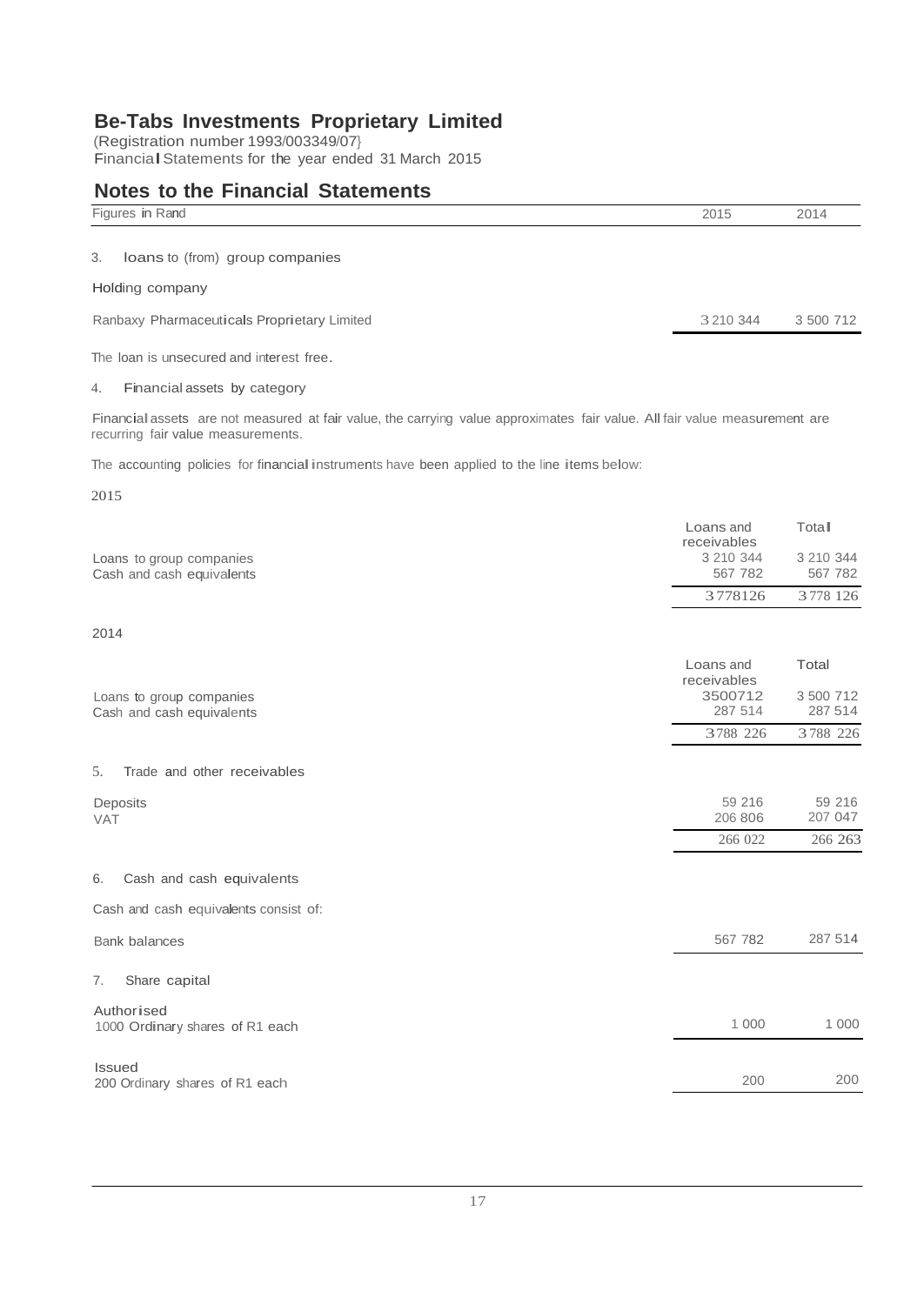(Registration number 1993/003349/07) FinancialStatements for the year ended 31March 2015

### **Notes to the Financial Statements**

| <b>Figures</b><br>Rand<br>` If⊾ | 201F<br>כ וי | 2014<br>__ |
|---------------------------------|--------------|------------|
|                                 |              |            |

#### 8. Financialliabilities by category

Financialliabilities are not measured at fair value, the carrying value approximates fair value. All fair value measurements are recurring fair value measurements.

The accounting policies for financial instruments have been applied to the line items below:

2015

|                                                                             | Financial<br>liabilities at<br>amortised         | Total     |
|-----------------------------------------------------------------------------|--------------------------------------------------|-----------|
| Trade and other payables                                                    | cost<br>68700                                    | 68 700    |
| 2014                                                                        |                                                  |           |
|                                                                             | Financial<br>liabilities at<br>amortised<br>cost | Total     |
| Trade and other payables                                                    | 68 700                                           | 68 700    |
| 9.<br>Trade and other payables                                              |                                                  |           |
| Trade payables                                                              | 68 700                                           | 68 700    |
| 10. Investment revenue                                                      |                                                  |           |
| Interest revenue<br><b>Bank</b>                                             | 387                                              | 1 6 9 2   |
| 11. Taxation                                                                |                                                  |           |
| Major components of the tax expense                                         |                                                  |           |
| Current<br>Local income tax - current period                                |                                                  | 417 175   |
| Reconciliation of the tax expense                                           |                                                  |           |
| Reconciliation between accounting profit and tax expense.                   |                                                  |           |
| Accounting loss                                                             | (10341)                                          | 1 489 911 |
| Tax at the applicable tax rate of 28% (2014: 28%)                           | (2895)                                           | 417 175   |
| Tax effect of adjustments on taxable income<br>Assessed loss not recognised | 2 8 9 5                                          |           |
|                                                                             |                                                  | 417175    |

No provision has been made for 2015 tax as the company has no taxable income. There is no estimated tax loss available for set off against future taxable income.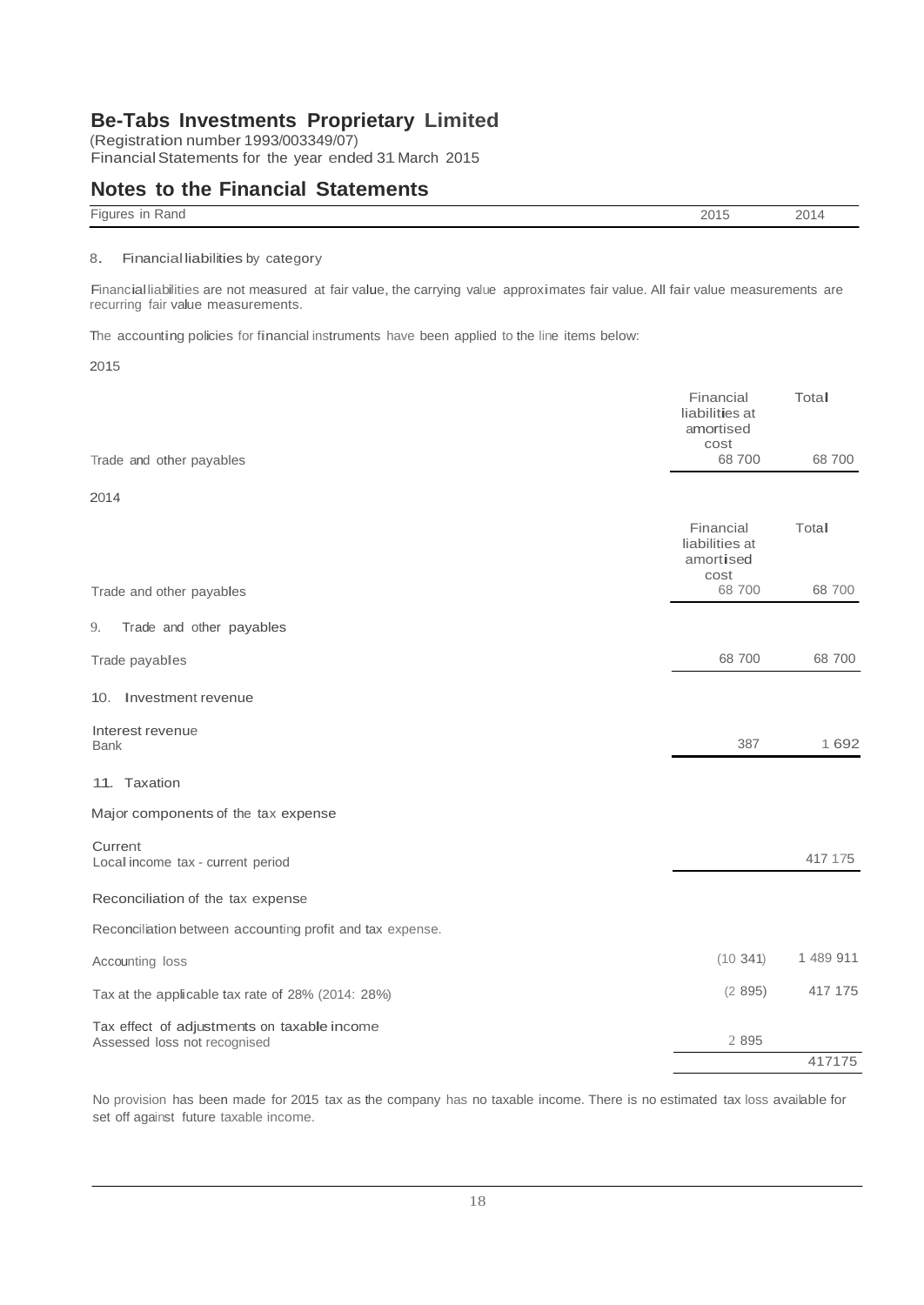(Registration number 1993/003349/07) FinancialStatements for the year ended 31March 2015

### **Notes to the Financial Statements**

| Figures in Rand                                                                                                                                                                                                                                                                                                                                                                                                                                                                                                                      | 2015      | 2014           |
|--------------------------------------------------------------------------------------------------------------------------------------------------------------------------------------------------------------------------------------------------------------------------------------------------------------------------------------------------------------------------------------------------------------------------------------------------------------------------------------------------------------------------------------|-----------|----------------|
| 12. Cash used in operations                                                                                                                                                                                                                                                                                                                                                                                                                                                                                                          |           |                |
| Loss before taxation                                                                                                                                                                                                                                                                                                                                                                                                                                                                                                                 | (10.341)  | 1489 911       |
| Adjustments for:                                                                                                                                                                                                                                                                                                                                                                                                                                                                                                                     |           |                |
| Interest received - investment<br>Changes in working capital:                                                                                                                                                                                                                                                                                                                                                                                                                                                                        | (387)     | (1692)         |
| Trade and other receivables                                                                                                                                                                                                                                                                                                                                                                                                                                                                                                          | 241       | (1793)         |
|                                                                                                                                                                                                                                                                                                                                                                                                                                                                                                                                      | (10 487)  | 1486 426       |
| 13. Tax refunded                                                                                                                                                                                                                                                                                                                                                                                                                                                                                                                     |           |                |
| Balance at beginning of the year                                                                                                                                                                                                                                                                                                                                                                                                                                                                                                     | (417 175) |                |
| Current tax for the year recognised in profit or loss                                                                                                                                                                                                                                                                                                                                                                                                                                                                                |           | (417175)       |
| Balance at end of the year                                                                                                                                                                                                                                                                                                                                                                                                                                                                                                           | 417 175   | 417 175        |
| 14. Related parties                                                                                                                                                                                                                                                                                                                                                                                                                                                                                                                  |           |                |
|                                                                                                                                                                                                                                                                                                                                                                                                                                                                                                                                      |           |                |
| Relationships<br>Sun Pharmaceutical Industries Limited<br>Ultimate holding company                                                                                                                                                                                                                                                                                                                                                                                                                                                   |           |                |
| Ranbaxy Pharmaceuticals Proprietary Limited<br>Holding company                                                                                                                                                                                                                                                                                                                                                                                                                                                                       |           |                |
| Related party balances                                                                                                                                                                                                                                                                                                                                                                                                                                                                                                               |           |                |
| Loan accounts - Owing (to) by related parties<br>Ranbaxy Pharmaceuticals Proprietary Limited                                                                                                                                                                                                                                                                                                                                                                                                                                         | 3210344   | 3 500 712      |
| 15. Directors' emoluments                                                                                                                                                                                                                                                                                                                                                                                                                                                                                                            |           |                |
| No emoluments were paid to the director or any individuals holding a prescribed office during the year.                                                                                                                                                                                                                                                                                                                                                                                                                              |           |                |
| 16. Risk management                                                                                                                                                                                                                                                                                                                                                                                                                                                                                                                  |           |                |
| Liquidi ty risk                                                                                                                                                                                                                                                                                                                                                                                                                                                                                                                      |           |                |
| Cash flow forecasting is performed in the operating entities of the company in and aggregated by company finance. Company<br>finance monitors rolling forecasts of the company's liquidity requirements to ensure it has sufficient cash to meet operational<br>needs.                                                                                                                                                                                                                                                               |           |                |
| The table below analyses the company's non-derivative financial liabilities and net-settled derivative financial liabilities into<br>relevant maturity groupings based on the remaining period at the statement of financial position date to the contractual maturity<br>date. Derivative financial liabilities are included in the analysis if their contractual maturities are essential for an understanding<br>of the timing of the cash flows. The amounts disclosed in the table are the contractual undiscounted cash flows. |           |                |
| At 31 March 2015                                                                                                                                                                                                                                                                                                                                                                                                                                                                                                                     |           | Less than 1    |
| Trade and other payables                                                                                                                                                                                                                                                                                                                                                                                                                                                                                                             |           | year<br>68 700 |
| At 31 March 2014                                                                                                                                                                                                                                                                                                                                                                                                                                                                                                                     |           | Less than 1    |
| Trade and other payables                                                                                                                                                                                                                                                                                                                                                                                                                                                                                                             |           | year<br>68 700 |
| Interest rate risk                                                                                                                                                                                                                                                                                                                                                                                                                                                                                                                   |           |                |

As the company has no significant interest-bearing assets, the company's income and operating cash flows are substantially independent of changes in market interest rates.